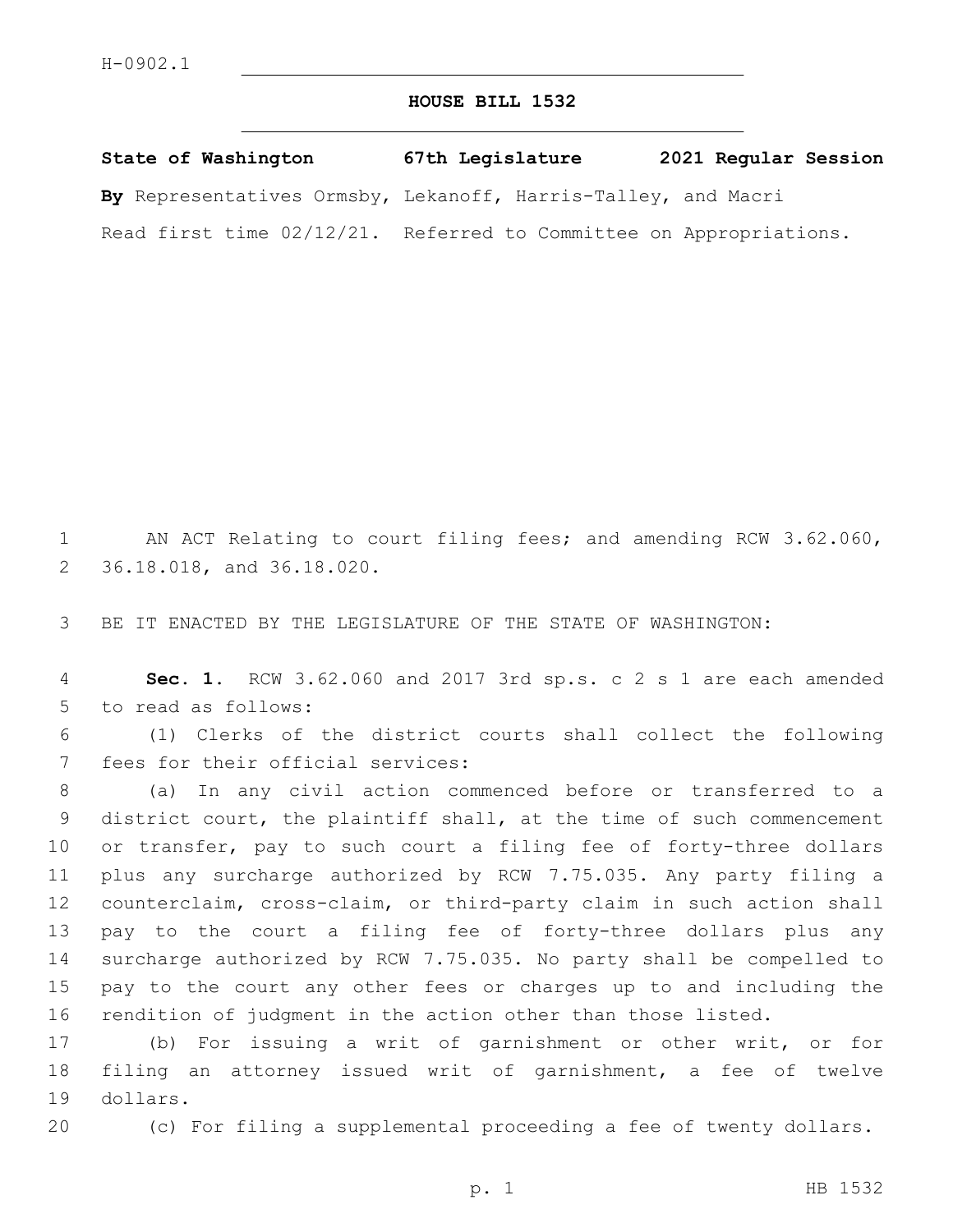(d) For demanding a jury in a civil case a fee of one hundred twenty-five dollars to be paid by the person demanding a jury.

 (e) For preparing a transcript of a judgment a fee of twenty dollars.4

 (f) For certifying any document on file or of record in the clerk's office a fee of five dollars.6

(g) At the option of the district court:7

 (i) For preparing a certified copy of an instrument on file or of record in the clerk's office, for the first page or portion of the first page, a fee of five dollars, and for each additional page or 11 portion of a page, a fee of one dollar;

 (ii) For authenticating or exemplifying an instrument, a fee of 13 two dollars for each additional seal affixed;

 (iii) For preparing a copy of an instrument on file or of record 15 in the clerk's office without a seal, a fee of fifty cents per page;

 (iv) When copying a document without a seal or file that is in an electronic format, a fee of twenty-five cents per page;

 (v) For copies made on a compact disc, an additional fee of 19 twenty dollars for each compact disc.

 (h) For preparing the record of a case for appeal to superior court a fee of forty dollars including any costs of tape duplication as governed by the rules of appeal for courts of limited jurisdiction (RALJ).23

 (i) At the option of the district court, for clerk's services 25 such as processing ex parte orders, performing historical searches, compiling statistical reports, and conducting exceptional record searches, a fee not to exceed twenty dollars per hour or portion of 28 an hour.

 (j) For duplication of part or all of the electronic recording of a proceeding ten dollars per tape or other electronic storage medium.

 (k) For filing any abstract of judgment or transcript of judgment from a municipal court or municipal department of a district court organized under the laws of this state a fee of forty-three dollars.

 (l) At the option of the district court, a service fee of up to three dollars for the first page and one dollar for each additional page for receiving faxed documents, pursuant to Washington state 37 rules of court, general rule 17.

38 (2)(a) ((Until July 1, 2021, in)) In addition to the fees required to be collected under this section, clerks of the district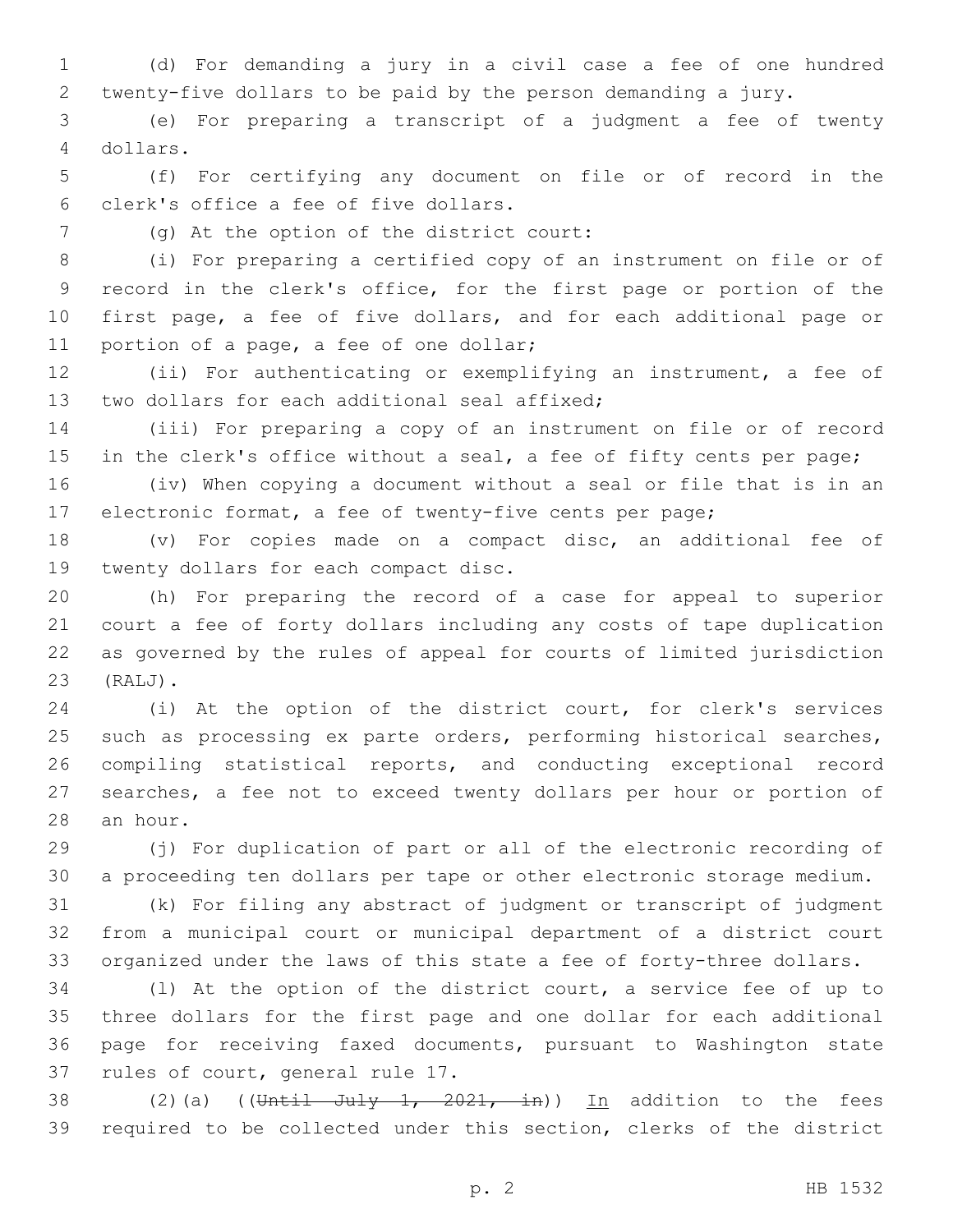courts must collect a surcharge of thirty dollars on all fees required to be collected under subsection (1)(a) of this section.

 (b) Seventy-five percent of each surcharge collected under this subsection (2) must be remitted to the state treasurer for deposit in 5 the judicial stabilization trust account.

 (c) Twenty-five percent of each surcharge collected under this 7 subsection (2) must be retained by the county.

 (3) The fees or charges imposed under this section shall be allowed as court costs whenever a judgment for costs is awarded.

 **Sec. 2.** RCW 36.18.018 and 2017 3rd sp.s. c 2 s 2 are each 11 amended to read as follows:

 (1) State revenue collected by county clerks under subsection (2) of this section must be transmitted to the appropriate state court. The administrative office of the courts shall retain fees collected 15 under subsection (3) of this section.

 (2) For appellate review under RAP 5.1(b), two hundred fifty 17 dollars must be charged.

 (3) For all copies and reports produced by the administrative office of the courts as permitted under RCW 2.68.020 and supreme 20 court policy, a variable fee must be charged.

21 (4) ((Until July 1, 2021, in)) In addition to the fee established under subsection (2) of this section, a surcharge of forty dollars is established for appellate review. The county clerk shall transmit seventy-five percent of this surcharge to the state treasurer for deposit in the judicial stabilization trust account and twenty-five 26 percent must be retained by the county.

 **Sec. 3.** RCW 36.18.020 and 2018 c 269 s 17 are each amended to 28 read as follows:

 (1) Revenue collected under this section is subject to division with the state under RCW 36.18.025 and with the county or regional law library fund under RCW 27.24.070, except as provided in 32 subsection (5) of this section.

 (2) Clerks of superior courts shall collect the following fees 34 for their official services:

 (a) In addition to any other fee required by law, the party filing the first or initial document in any civil action, including, but not limited to an action for restitution, adoption, or change of name, and any party filing a counterclaim, cross-claim, or third-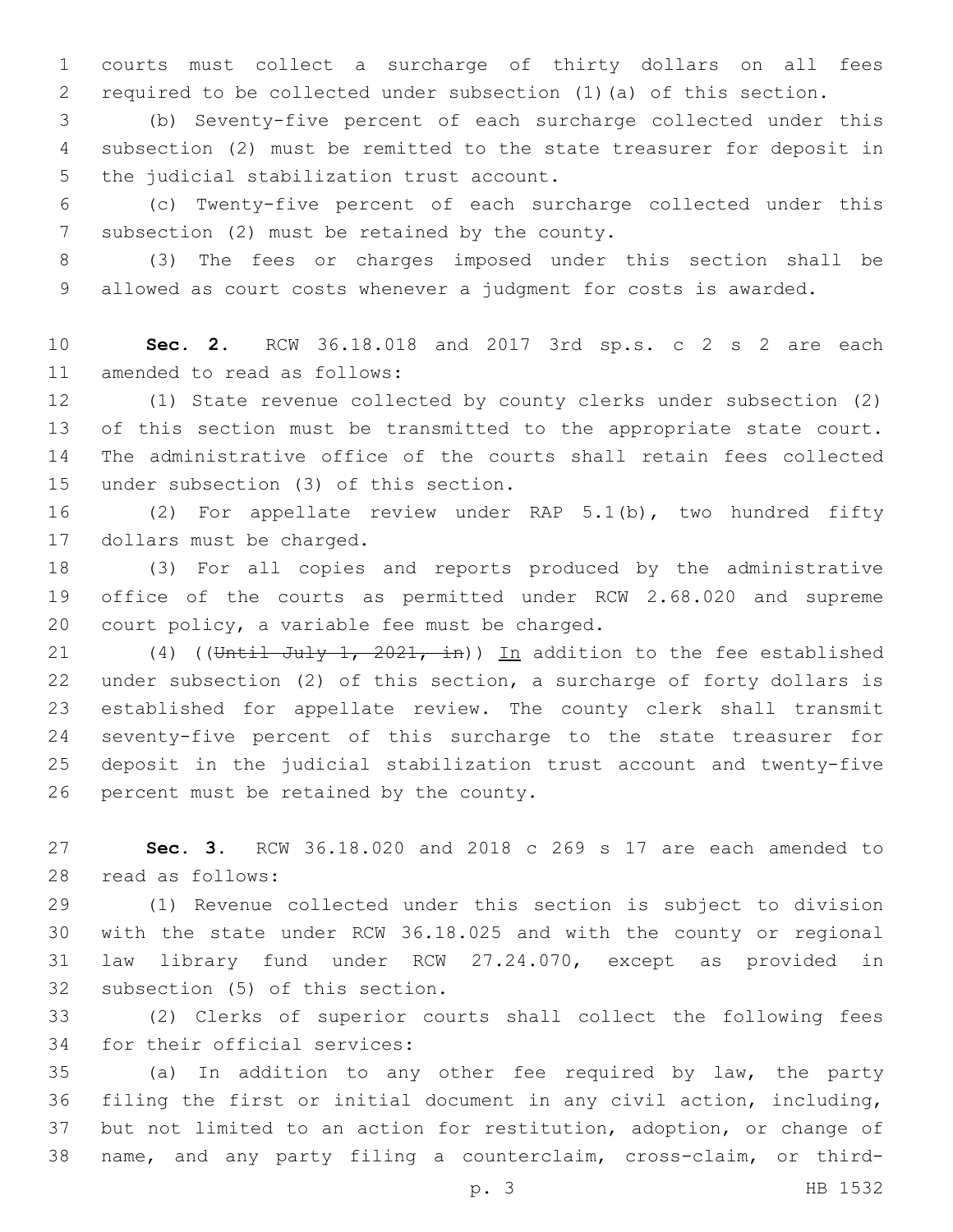party claim in any such civil action, shall pay, at the time the document is filed, a fee of two hundred dollars except, in an unlawful detainer action under chapter 59.18 or 59.20 RCW for which the plaintiff shall pay a case initiating filing fee of forty-five dollars, or in proceedings filed under RCW 28A.225.030 alleging a violation of the compulsory attendance laws where the petitioner shall not pay a filing fee. The forty-five dollar filing fee under this subsection for an unlawful detainer action shall not include an order to show cause or any other order or judgment except a default order or default judgment in an unlawful detainer action.

 (b) Any party, except a defendant in a criminal case, filing the first or initial document on an appeal from a court of limited 13 jurisdiction or any party on any civil appeal, shall pay, when the 14 document is filed, a fee of two hundred dollars.

 (c) For filing of a petition for judicial review as required under RCW 34.05.514 a filing fee of two hundred dollars.

 (d) For filing of a petition for unlawful harassment under RCW 18 10.14.040 a filing fee of fifty-three dollars.

 (e) For filing the notice of debt due for the compensation of a crime victim under RCW 7.68.120(2)(a) a fee of two hundred dollars.

 (f) In probate proceedings, the party instituting such proceedings, shall pay at the time of filing the first document 23 therein, a fee of two hundred dollars.

 (g) For filing any petition to contest a will admitted to probate or a petition to admit a will which has been rejected, or a petition objecting to a written agreement or memorandum as provided in RCW 11.96A.220, there shall be paid a fee of two hundred dollars.

 (h) Upon conviction or plea of guilty, upon failure to prosecute an appeal from a court of limited jurisdiction as provided by law, or upon affirmance of a conviction by a court of limited jurisdiction, an adult defendant in a criminal case shall be liable for a fee of two hundred dollars, except this fee shall not be imposed on a defendant who is indigent as defined in RCW 10.101.010(3) (a) through 34 (c).

 (i) With the exception of demands for jury hereafter made and garnishments hereafter issued, civil actions and probate proceedings filed prior to midnight, July 1, 1972, shall be completed and governed by the fee schedule in effect as of January 1, 1972. However, no fee shall be assessed if an order of dismissal on the clerk's record be filed as provided by rule of the supreme court.